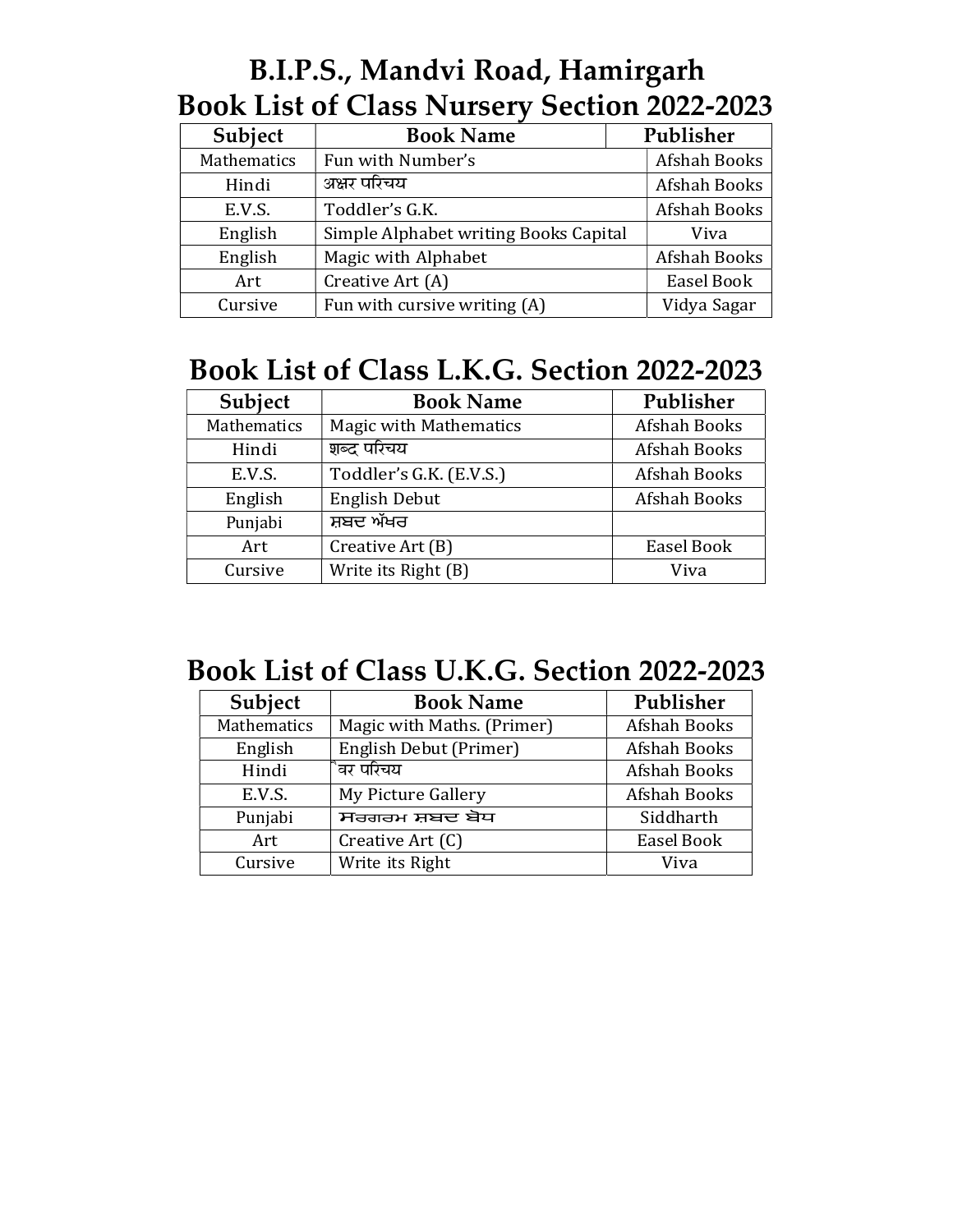### Book List of Class 1st Section 2022-2023

| S.<br>No.    | Subject                 | <b>Book Name</b>                 | No.              | Publisher         |
|--------------|-------------------------|----------------------------------|------------------|-------------------|
|              | <b>English Networks</b> | 21 <sup>st</sup> Century English |                  | <b>Burlington</b> |
| 2            | English Grammar         | Burlington English Grammar       |                  | Burlington        |
| 3            | Hindi                   | शिखर                             |                  | Sujan             |
| 4            | Punjabi                 | ਸੋਨ ਰਿਸ਼ਮਾ                       | $\boldsymbol{0}$ | S.P.              |
| 5            | Mathematics             | <b>Excellence In Mathematics</b> |                  | Prachi            |
| <sub>b</sub> | E.V.S.                  | <b>Environment studies</b>       |                  | Candid            |
|              | Art                     | Pragyas Learning Art             |                  | Pragyas Parkashan |
| 8            | Computer                | Windows 10 Open office 16        |                  | Kips              |
| 9            | G.K.                    | Whats and What                   |                  | <b>Blue Print</b> |

#### Book List of Class 2nd Section 2022-2023

| S.<br>No.      | Subject                 | <b>Book Name</b>                 | No.            | Publisher         |
|----------------|-------------------------|----------------------------------|----------------|-------------------|
|                | <b>English Networks</b> | 21 <sup>st</sup> Century English | $\overline{2}$ | <b>Burlington</b> |
| $\overline{2}$ | English Grammar         | Burlington English Grammar       | $\overline{2}$ | Burlington        |
| 3              | Hindi                   | शिखर                             | 2              | Sujan             |
| 4              | Punjabi                 | ਸੋਨ ਰਿਸ਼ਮਾ                       | っ              | S.P.              |
| 5              | Mathematics             | <b>Excellence In Mathematics</b> | 2              | Prachi            |
| 6              | E.V.S.                  | <b>Environment studies</b>       | 2              | Candid            |
|                | Art                     | Pragyas Learning Art             | $\overline{2}$ | Pragyas Parkashan |
| 8              | Computer                | Windows 10 Open office 16        | 2              | Kips              |
| q              | G.K.                    | Whats and What                   | 2              | <b>Blue Print</b> |

#### Book List of Class 3rd Section 2022-2023

| S.<br>No. | Subject                 | <b>Book Name</b>                 | No. | Publisher            |
|-----------|-------------------------|----------------------------------|-----|----------------------|
| 1         | <b>English Networks</b> | 21 <sup>st</sup> Century English | 3   | Burlington           |
| 2         | English Grammar         | Burlington                       | 3   | Burlington           |
| 3         | Hindi                   | शिखर                             | 3   | Sujan                |
| 4         | Punjabi                 | ਸੋਨ ਰਿਸ਼ਮਾ                       | 3   | S.P.                 |
| 5         | <b>Mathematics</b>      | <b>Maths ACE Prime</b>           | 3   | Pearson              |
| 6         | Science                 | Incredible                       | 3   | Collins              |
| 7         | Social Science          | Social Science Studies           | 3   | Radiant              |
| 8         | Art                     | Pragyas Learning Art             | 3   | Pragyas<br>Parkashan |
| 9         | Computer                | Windows 10 Open office 16        | 3   | <b>Kips</b>          |
| 10        | G.K.                    | Whats and What                   | 3   | <b>Blue Print</b>    |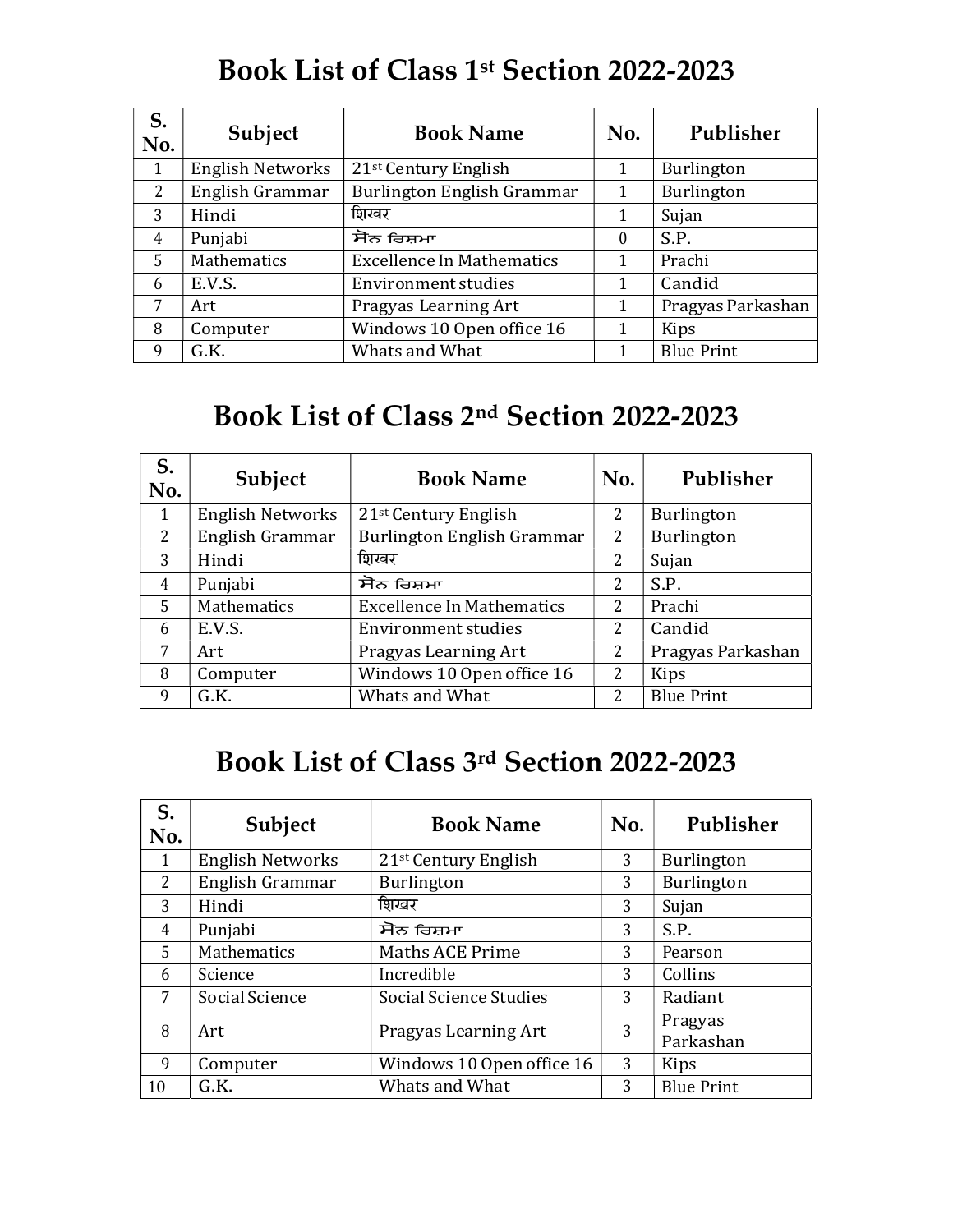# Book List of Class 4th Section 2022-2023

| S.<br>No. | Subject                 | <b>Book Name</b>                 | No. | Publisher         |
|-----------|-------------------------|----------------------------------|-----|-------------------|
|           | <b>English Networks</b> | 21 <sup>st</sup> Century English | 4   | Burlington        |
| 2         | English Grammar         | <b>Burlington</b>                | 4   | Burlington        |
| 3         | Hindi                   | शिखर                             | 4   | Sujan             |
| 4         | Punjabi                 | ਸੋਨ ਰਿਸ਼ਮਾ                       | 4   | S.P.              |
| 5         | Mathematics             | <b>Maths ACE Prime</b>           | 4   | Pearson           |
| 6         | Science                 | Incredible                       | 4   | Collins           |
| 7         | Social Science          | Social Science Studies           | 4   | Radiant           |
| 8         | Computer                | Windows 10 Open office 16        | 4   | Kips              |
| 9         | G.K.                    | Whats and What                   | 4   | <b>Blue Print</b> |

### Book List of Class 5th Section 2022-2023

| S.<br>No.      | Subject                 | <b>Book Name</b>                 | No. | Publisher         |
|----------------|-------------------------|----------------------------------|-----|-------------------|
|                | <b>English Networks</b> | 21 <sup>st</sup> Century English | 5   | Burlington        |
| 2              | English Grammar         | <b>Burlington</b>                | 5.  | Burlington        |
| 3              | Hindi                   | शिखर                             | 5   | Sujan             |
| $\overline{4}$ | Punjabi                 | ਸੋਨ ਰਿਸ਼ਮਾ                       | 5   | S.P.              |
| 5              | Mathematics             | <b>Maths ACE Prime</b>           | 5   | Pearson           |
| 6              | Science                 | Incredible                       | 5   | Collins           |
| 7              | Social Science          | Social Science Studies           | 5   | Radiant           |
| 8              | Computer                | Windows 10 Open office 16        | 5   | Kips              |
| 9              | G.K.                    | Whats and What                   | 5   | <b>Blue Print</b> |

### Book List of Class 6th Section 2022-2023

| S.<br>No. | Subject                      | <b>Book Name</b>                 | No. | Publisher         |
|-----------|------------------------------|----------------------------------|-----|-------------------|
|           | <b>English Networks</b>      | 21 <sup>st</sup> Century English | 6   | Burlington        |
| 2         | English Grammar              | Burlington                       | 6   | Burlington        |
| 3         | Hindi                        | शिखर                             | 6   | Sujan             |
| 4         | Punjabi                      | ਸੋਨ ਰਿਸ਼ਮਾ                       | 6   | S.P.              |
| 5         | Mathematics                  | <b>NCRT</b>                      | 6   |                   |
| 6         | <b>Mathematics Work Book</b> | <b>Thinker Action</b>            | 6   | <b>MBD</b>        |
| 7         | Science                      | Incredible                       | 6   | Collins           |
| 8         | Social Science               | Social Science Studies           | 6   | Radiant           |
| 9         | Computer                     | Windows 10 Open office<br>16     | 6   | Kips              |
| 10        | G.K.                         | Whats and What                   | 6   | <b>Blue Print</b> |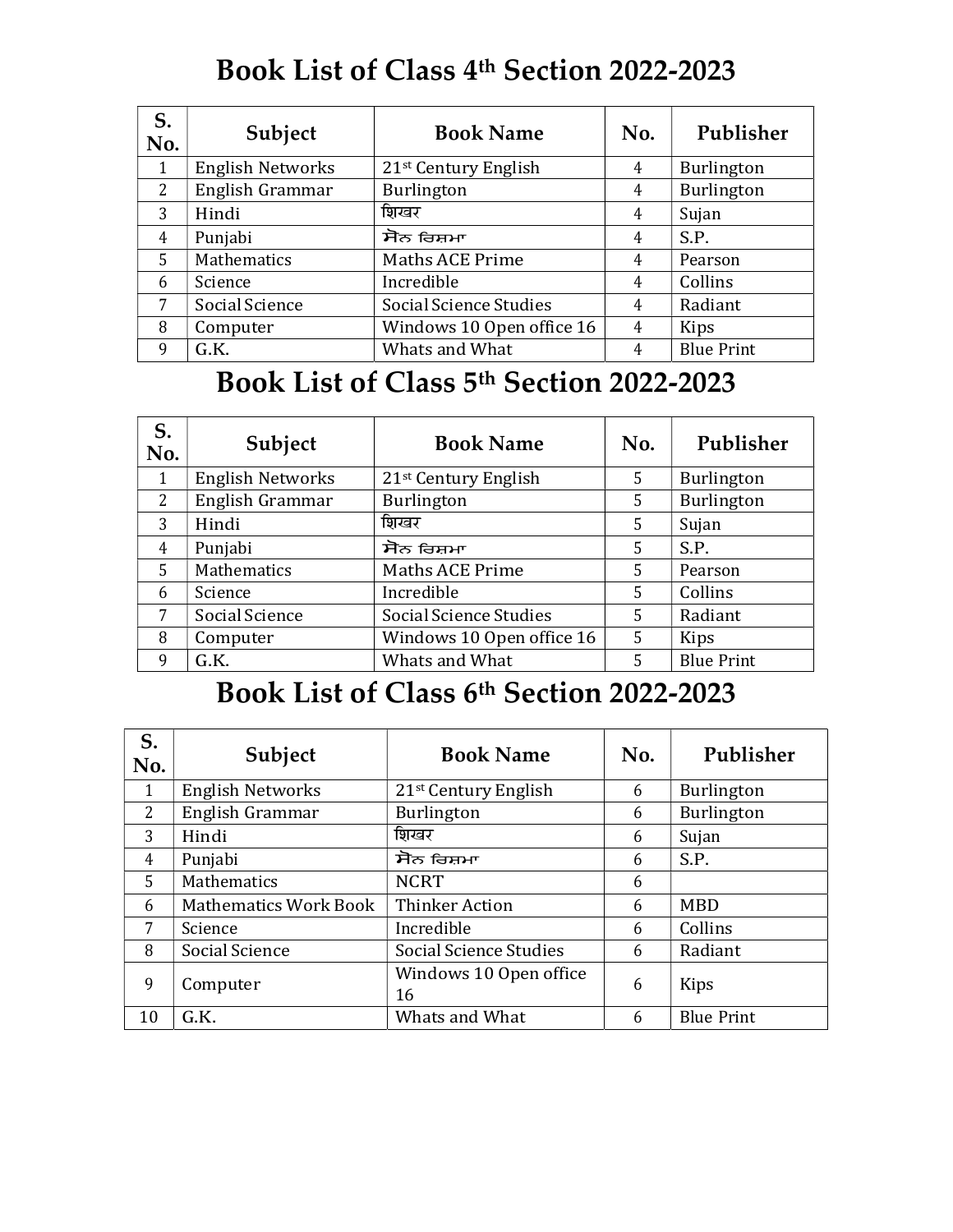# Book List of Class 7th Section 2022-2023

| S.<br>No.      | Subject                 | <b>Book Name</b>                   | No. | Publisher         |
|----------------|-------------------------|------------------------------------|-----|-------------------|
|                | <b>English Networks</b> | $21$ <sup>st</sup> Century English |     | Burlington        |
| $\overline{2}$ | English Grammar         | Burlington                         | 7   | Burlington        |
| 3              | Hindi                   | शिखर                               | 7   | Sujan             |
| 4              | Punjabi                 | ਸੋਨ ਰਿਸ਼ਮਾ                         | 7   | S.P.              |
| 5              | Mathematics             | <b>NCRT</b>                        | 7   |                   |
| 6              | Mathematics Work Book   | <b>Thinker Action</b>              |     | <b>MBD</b>        |
| 7              | Science                 | Incredible                         |     | Collins           |
| 8              | Social Science          | Social Science Studies             | 7   | Radiant           |
| 9              | Computer                | Windows 10 Open<br>office 16       | 7   | Kips              |
| 10             | G.K.                    | Whats and What                     |     | <b>Blue Print</b> |

# Book List of Class 8th Section 2022-2023

| S.<br>No.      | Subject                      | <b>Book Name</b>                   | No. | Publisher         |
|----------------|------------------------------|------------------------------------|-----|-------------------|
|                | <b>English Networks</b>      | $21$ <sup>st</sup> Century English | 8   | Burlington        |
| $\overline{2}$ | English Grammar              | Burlington                         | 8   | Burlington        |
| 3              | Hindi                        | शिखर                               | 8   | Sujan             |
| 4              | Punjabi                      | ਸੋਨ ਰਿਸ਼ਮਾ                         | 8   | S.P.              |
| 5              | Mathematics                  | <b>NCRT</b>                        | 8   |                   |
| 6              | <b>Mathematics Work Book</b> | <b>Thinker Action</b>              | 8   | <b>MBD</b>        |
| 7              | Science                      | Incredible                         | 8   | Collins           |
| 8              | Social Science               | Social Science Studies             | 8   | Radiant           |
| 9              | Computer                     | Windows 10 Open office<br>16       | 8   | Kips              |
| 10             | G.K.                         | Whats and What                     | 8   | <b>Blue Print</b> |